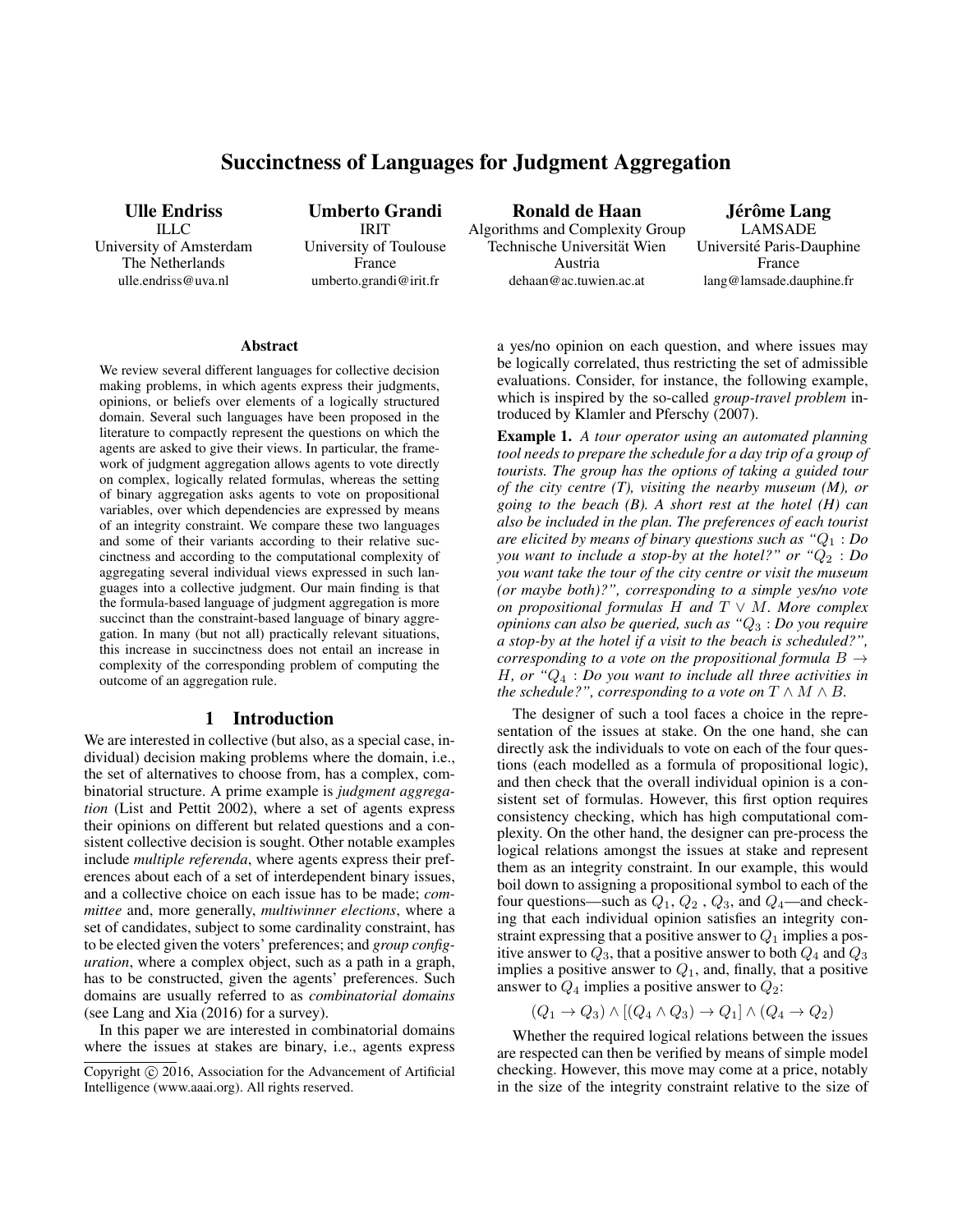the initial formulation modelling the issues themselves as propositional formulas. The aim of this paper is to quantify this price in the succinctness of representation for the two languages described above, and for two additional variants. A second aim is to clarify the extent to which changes in succinctness have an effect on the tractability of making collective decisions based on individual inputs represented in those languages.

We draw on definitions from the literature on judgment aggregation (see Grossi and Pigozzi (2014) and Endriss (2016) for two recent surveys) and more specifically on results on the computational complexity of its winner determination problem (Endriss, Grandi, and Porello 2012; Lang and Slavkovik 2014; Endriss and de Haan 2015), in combination with the notion of relative succinctness employed in different areas of artificial intelligence, such as knowledge representation languages (Cadoli et al. 2000), planning (Nebel 2000), preference representation (Coste-Marquis et al. 2004; Uckelman et al. 2009), and modal logics for multiagent systems (French et al. 2013).

Another highly relevant stream of work is belief merging (see Konieczny and Pino Pérez (2011) for a survey). The relation between belief merging and judgment aggregation is discussed by Everaere, Konieczny, and Marquis (2014; 2015). In belief merging, however, there is no given set of issues that defines a decision problem. Individuals are instead allowed to submit as many propositional formulas as they wish, making problems of succinctness less relevant for this setting. The approach followed in this paper is also reminiscent of the problem of knowledge compilation (Cadoli and Donini 1997; Darwiche and Marquis 2002; Marquis 2015), which deals amongst other things with quantifying the cost of computing a given function over a compactly represented input.

The remainder of this paper is organised as follows. In Section 2 we give the necessary background on judgment aggregation and introduce several languages for specifying aggregation problems. In Section 3 we recall the fundamental definition of relative succinctness and prove our main results, establishing the relative succinctness of four different specification languages. In Section 4 we address the issue of translating from one language to another, and we study the computational complexity of this problem. Following this, in Section 5 we analyse the influence of the choice of language on the complexity of the problem of computing the collective judgment under several aggregation rules. Finally, Section 6 concludes.

### 2 Languages for Judgment Aggregation

We start from a finite set of issues over which a group of agents need to take a decision. Agents express their opinions in the form of yes/no judgments over each of the issues, and these opinions are then merged into a collective one by means of an aggregation rule. Issues are related by logical constraints, making certain opinions unacceptable. A classic example for an aggregation rule is the *majority rule*, which accepts a given issue if a (strict) majority of the individuals wish to accept it. However, the majority rule has the severe drawback that it may produce an inconsistent outcome. This is the well-known *doctrinal paradox* (Kornhauser and Sager 1993; List and Pettit 2002). Therefore, many alternative rules have been considered in the literature. We will see some of them in Section 5.

The *specification* of a collective decision problem over a logically structured domain is given by a set of *issues* and a set of *feasible positions* to take on them. In much of this paper we focus on the languages that can be used to represent such restrictions, rather than on the rules for aggregating the judgments expressed in those languages. In this section, we define the four concrete languages we consider and show that they all have the same expressive power.

#### 2.1 Basic Definitions

Let us first define the basic semantics for specifications:

Definition 1. *The basic language (BASIC) for the specification of collective decision problems over logically structured domains is*  $\mathcal{L}_0 = \{X \mid X \subseteq \{0,1\}^m, X \neq \emptyset, m \in \mathbb{N}\}.$ 

For example,  $X = \{(0, 0, 0), (0, 1, 0), (1, 0, 0), (1, 1, 1)\}\$ is an element of  $\mathcal{L}_0$  that specifies a decision problem with  $m = 3$  issues for which there are four feasible positions to take, namely those for which the third issue gets accepted if and only if both the first two issues get accepted as well.

In view of the combinatorial explosion—in terms of the number of issues  $m$ —of the extensional representation of a set of all feasible evaluations, a number of languages have been proposed in the literature to specify restrictions in a compact way. We begin by giving the following definition:

**Definition 2.** *A specification language*  $(L, \tau)$  *is given by a set*  $\mathcal L$  *and an interpretation function*  $\tau : \mathcal L \to \mathcal L_0$ *.* 

Intuitively, a specification language can be used to compactly represent the restriction on feasible evaluations without having to provide the full list of them, with the function  $\tau$ interpreting the representation in the basic language.

Let  $PL$  denote the propositional language over a countable number of atoms, and let  $\mathcal{PL}_{\{p_1,...,p_m\}}$  denote the propositional language over the set of atoms  $\{p_1, \ldots, p_m\}.$ Furthermore, the *length*  $|\varphi|$  of a formula  $\varphi$  is the number of occurrences of propositional atoms in that formula.

### 2.2 Four Concrete Specification Languages

The first specification language we consider requires voters to directly take a stance on complex propositional formulas, restricting the set of feasible positions by requiring the set of accepted formulas to be logically consistent.<sup>1</sup> This setting is known as *judgment aggregation*, and is the subject of a growing number of publications in philosophy and economics (List and Pettit 2002; Pauly and van Hees 2006; Gärdenfors 2006; Dietrich and List 2007a; Miller and Osherson 2009) as well as in artificial intelligence (see, e.g., the surveys by Grossi and Pigozzi (2014) and Endriss (2016) mentioned earlier).

In this framework, issues are pairs of propositional formulas  $\{\varphi, \neg \varphi\}$ , where  $\varphi$  is not of the form  $\neg \psi$ , which together

<sup>&</sup>lt;sup>1</sup>This setting has been generalised by Dietrich  $(2007)$  to include a larger class of logical languages. In this paper, however, we focus on the standard definitions using propositional logic.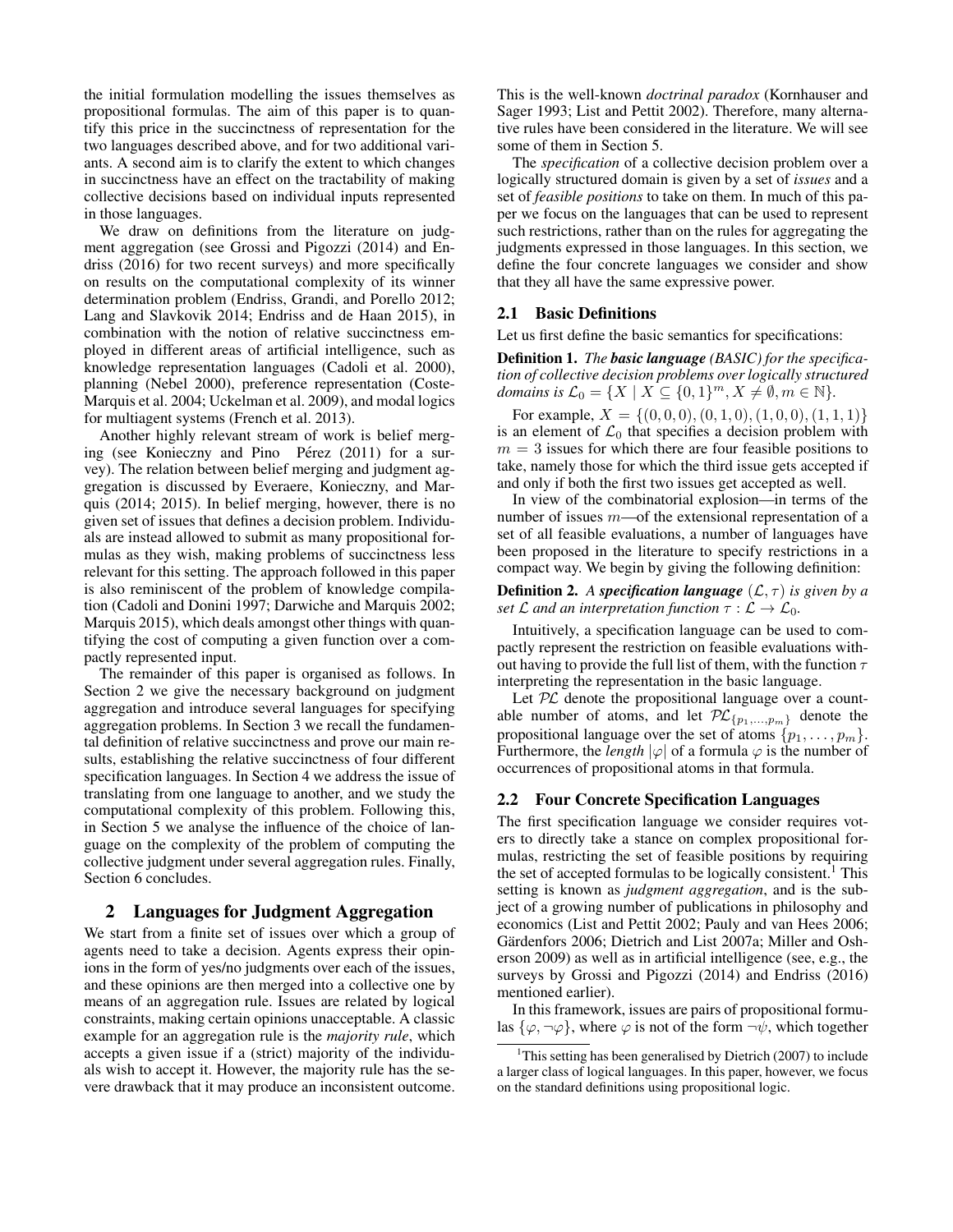form an *agenda*  $\Phi = {\varphi_1, \neg \varphi_1, \dots, \varphi_m, \neg \varphi_m}$ . Given an agenda Φ, the *pre-agenda* associated with it is the set of its non-negated formulas  $\Phi^+ = {\varphi_1, \ldots, \varphi_m}$ . Individuals express their positions by means of *judgment sets*  $J \subseteq \Phi$ . A judgment set *J* is called *complete* if for all  $\varphi \in \Phi^+$  we have  $\varphi \in J$  or  $\neg \varphi \in J$ , and it is called *consistent* if there exists an assignment that makes all formulas in J true. The set of all complete and consistent judgment sets is denoted by  $\mathcal{J}(\Phi)$ .

Definition 3. *The language of judgment aggregation (JA) is defined as follows:*

$$
\mathcal{L}_{JA} = \{ \{ \varphi_1, \neg \varphi_1, \dots, \varphi_m, \neg \varphi_m \} \mid \varphi_j \in \mathcal{PL}, m \in \mathbb{N} \}
$$
  

$$
\tau_{JA}(\Phi) = \mathcal{J}(\Phi),
$$

*where we assume that a complete and consistent judgment set*  $J \subseteq \Phi$  *is represented by a binary vector*  $(v_1, \ldots, v_m)$ *with*  $v_j = 1$  *if*  $\varphi_j \in J$  *and*  $v_j = 0$  *if*  $\neg \varphi_j \in J$ *.* 

For example, the pre-agenda  $\Phi^+ = \{a, b, a \wedge b\}$  specifies a decision problem where each individual has to choose for each of these three formulas whether to accept it or its negation. To be consistent, an individual has to accept the third formula if and only if she accepts the first two, i.e., if we translate into the basic language we obtain  $\tau_{JA}(\Phi)$  =  $\{(0, 0, 0), (0, 1, 0), (1, 0, 0), (1, 1, 1)\},$  the exact same set of feasible positions discussed directly after Definition 1.

A second possibility for staging a vote on a binary combinatorial domain is that of directly querying individuals on simple binary issues, and representing the logical relations amongst them by means of a propositional constraint. This is the approached followed by Grandi and Endriss (2013), building on earlier work by Dokow and Holzman (2009; 2010). In this setting, a set of binary *issues*  $\mathcal{I} = \{1, \ldots, m\}$  is given, and the individuals have to express their opinions in the form of binary *ballots*  $B \in \{0,1\}^{\mathcal{I}}$ . Feasible positions are specified by means of an *integrity constraint* Γ, built using only the propositional symbols  $PS = \{p_1, \ldots, p_m\}$ , one for each issue.

Definition 4. *The language of binary aggregation with integrity constraints (IC) is defined as follows:*

$$
\mathcal{L}_{IC} = \{ \Gamma \mid \Gamma \in \mathcal{PL}_{\{p_1, \dots, p_m\}} \text{ satisfies } m \in \mathbb{N} \}
$$
  

$$
\tau_{IC}(\Gamma) = \text{Mod}(\Gamma),
$$

*where* Mod(Γ) *is the set of models of the formula* Γ*, each of which is represented as a binary vector.*

In this framework, our running example is represented by the integrity constraint  $\Gamma = (p_1 \wedge p_2 \leftrightarrow p_3)$ . Indeed, we again have  $\tau_{IC}(\Gamma) = \{(0, 0, 0), (0, 1, 0), (1, 0, 0), (1, 1, 1)\}.$ 

Finally, we also consider two generalisations of this last framework. The first of these appears not to have been studied in previous work. It generalises *IC* by allowing the use of additional variables in the integrity constraint—beyond those directly corresponding to the  $m$  issues:

Definition 5. *The language of binary aggregation with integrity constraints with additional variables (IC+AV) is defined as follows:*

$$
\mathcal{L}_{IC+AV} = \{ (\{p_1, \ldots, p_m\}; \Gamma) \mid \Gamma \in \mathcal{PL} \text{ sat.}, m \in \mathbb{N} \}
$$
  

$$
\tau_{IC+AV}(\Gamma) = \text{Mod}(\Gamma)_{\{p_1, \ldots, p_m\}},
$$

*where*  $\text{Mod}(\Gamma)_{\{p_1,\ldots,p_m\}}$  *is the set of models of*  $\Gamma$  *restricted to the propositional variables in*  $\{p_1, \ldots, p_m\}$ .

The second generalisation combines the formula-based setting of the language *JA* with the use of integrity constraints (with additional variables). This framework has been used, amongst others, by Dietrich and List (2008) and Lang and Slavkovik (2014).

Definition 6. *The language of judgment aggregation with constraints (JAC) is defined as follows:*

$$
\mathcal{L}_{JAC} = \{ (\{\varphi_1, \neg \varphi_1, \dots, \varphi_m, \neg \varphi_m\}; \Gamma) \mid \n\varphi_j \in \mathcal{PL}, \Gamma \in \mathcal{PL} \text{ satisfiable}, m \in \mathbb{N} \}
$$
\n
$$
\tau_{JAC}(\Phi; \Gamma) = \mathcal{J}(\Phi; \Gamma),
$$

*where*  $\mathcal{J}(\Phi; \Gamma)$  *is composed of all complete and consistent judgment sets for* Φ *that are consistent with* Γ*.*

Observe that *IC+AV* is recovered as a special case of *JAC* if we restrict pre-agenda formulas to atomic propositions.

We mention in passing two additional languages that have been considered in the literature on social choice theory. The language of *binary aggregation* (Dokow and Holzman 2009; 2010) represents explicitly the set of feasible positions, and therefore corresponds directly to our basic language *BASIC*. The language of *abstract Arrovian aggregation* (Nehring and Puppe 2010) represents a decision problem in terms of a set of Boolean properties, specifying for each feasible alternative a full list of the properties that are satisfied, resulting in a representation of size comparable to that of the basic language. We omit formal definitions in the interest of space.

### 2.3 Expressivity

It is straightforward to show that all of the languages introduced earlier are equally expressive, and that they can represent all problem specifications from the basic language.

**Proposition 1.**  $\tau_{JA}$ ,  $\tau_{IC}$ ,  $\tau_{IC+AV}$ , and  $\tau_{JAC}$  are surjective.

*Proof.* A proof of the surjectivity of  $\tau_{JA}$  can be found in the work of Dokow and Holzman (2009, Proposition 2.1). τ*IC* is surjective by the full expressivity of propositional logic with respect to sets of Boolean assignments. The remaining part of the proof follows from the facts that *IC* is a special case of *IC+AV* and that *JA* is a special case of *JAC*.  $\Box$ 

Thus, expressivity is not a relevant criterion when choosing the best specification language for a given problem.

### 3 Succinctness of Specification Languages

In this section, we present our results on the relative succinctness of different languages for judgment aggregation. Our main result shows that voting directly on propositional formulas (*JA*) is strictly more succinct than voting on issues related by an integrity constraint (*IC*). We also show that languages that combine formulas and constraints have the same succinctness as the formula-based setting.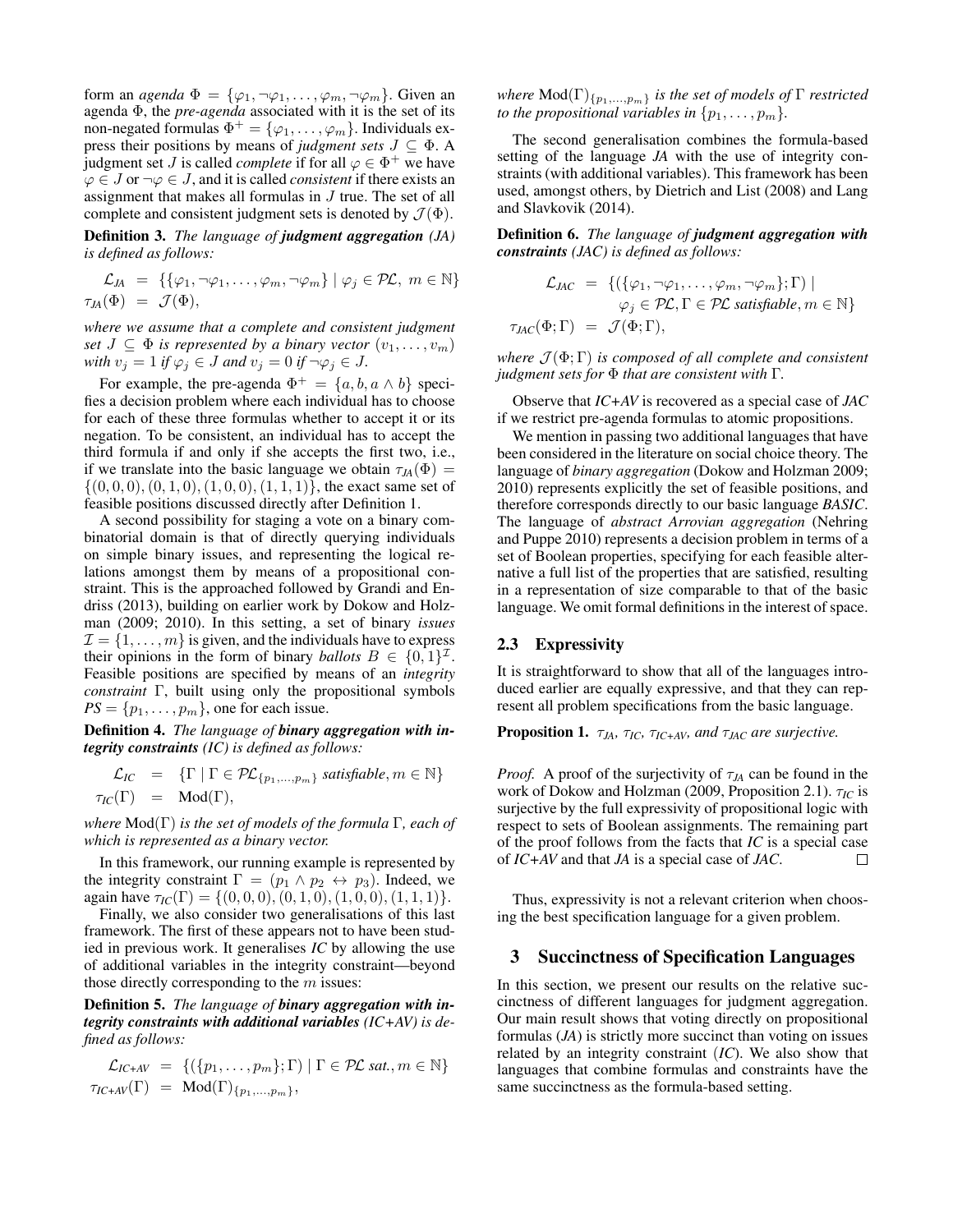#### 3.1 Definition of Relative Succinctness

We now provide a definition of relative succinctness between two specification languages, inspired by the work of Gogic et al. (1995) and Cadoli et al. (2000).

Let the *size* of a specification in the *BASIC* language be defined as  $size(X) = |X| \cdot m$ . The *size* of a specification in the language  $JA$  is the size of the corresponding agenda  $\Phi$ , i.e., the sum of the lengths of the formulas in  $\Phi$ , adding the length of the integrity constraint in the case of the language *JAC*. The size of a specification in the language *IC* is the length of the integrity constraint Γ, with the addition of  $m$ for the case of the language *IC+AV*. Call two specifications  $X_1 \in \mathcal{L}_1$  and  $X_2 \in \mathcal{L}_2$  in languages  $\mathcal{L}_1$  and  $\mathcal{L}_2$  *equivalent*, and write  $X_1 \equiv X_2$ , if and only if  $\tau_1(X_1) = \tau_2(X_2)$ .

**Definition 7.** Given two languages  $\mathcal{L}_1$  and  $\mathcal{L}_2$  for specifica*tion, we say that*  $\mathcal{L}_1$  *is at least as succinct as*  $\mathcal{L}_2$ *, and write*  $\mathcal{L}_1 \preccurlyeq \mathcal{L}_2$ , if there exist a function  $f : \mathcal{L}_2 \to \mathcal{L}_1$  and a poly*nomial p such that, for all*  $X \in \mathcal{L}_2$ *, we have:* 

- $f(X) \equiv X$ *, and*
- $size(f(X)) \leqslant p(size(X)).$

Thus, language  $\mathcal{L}_1$  is at least as succinct as language  $\mathcal{L}_2$ , if any specification given to us in  $\mathcal{L}_2$  can be translated into an equivalent specification in  $\mathcal{L}_1$  without a super-polynomial blow-up in the size of the representation.  $\mathcal{L}_1$  is *strictly more succinct* than  $\mathcal{L}_2$ , denoted  $\mathcal{L}_1 \prec \mathcal{L}_2$ , if  $\mathcal{L}_1 \preccurlyeq \mathcal{L}_2$  but  $\mathcal{L}_2 \preccurlyeq$  $\mathcal{L}_1$ , i.e., if such a correspondence can be found in only one direction.  $\mathcal{L}_1$  and  $\mathcal{L}_2$  are *equally succinct*, denoted  $\mathcal{L}_1 \sim \mathcal{L}_2$ , if both  $\mathcal{L}_1 \preccurlyeq \mathcal{L}_2$  and  $\mathcal{L}_2 \preccurlyeq \mathcal{L}_1$ .

### 3.2 Basic Result

We begin by proving the following fact, establishing the increased succinctness of using integrity constraints with respect to the explicit representation:

#### Proposition 2. *IC is strictly more succinct than BASIC.*

*Proof.* (*IC*  $\leq$  *BASIC*) We need to show that every  $X \subseteq$  $\{0, 1\}^m$  can be represented by a propositional formula that is at most polynomial in the size of X. Each element  $x \in$  $\{0, 1\}^m$  can be specified by a conjunction of literals  $\varphi_x =$  $\ell_1 \wedge \cdots \wedge \ell_m$  such that  $\ell_j = p_j$  if  $x_j = 1$  and  $\ell_j = \neg p_j$ iff  $x_j = 0$ . Let  $f(X) = \bigvee_{x \in X} \varphi_x$ . It is easy to see that  $f(X) \equiv X$  and that  $size(f(X)) = O(size(X)).$ 

 $(BASIC \nless IC)$  To show that there is no polynomial translation from *IC* to *BASIC*, we give a set of integrity constraints whose unique equivalent in  $\mathcal{L}_0$  is of exponential size. Consider  $\Gamma = p_1$  as integrity constraint, and let the number of issues grow. For every m, the set of models of  $\Gamma$  has size  $2^{m-1}$ , and thus is exponential in m.<sup>2</sup>  $\Box$ 

Recall that *BASIC* is identical to the binary aggregation framework of Dokow and Holzman (2009; 2010) and that, in terms of succinctness, it is closely related to the abstract Arrovian aggregation framework of Nehring and Puppe (2010). Thus, these two frameworks are also strictly less succinct than binary aggregation with integrity constraints.

### 3.3 Formulas and Constraints

In this section, we prove our main result (Theorem 6) that shows that the formula-based setting of judgment aggregation is more succinct than the constraint-based formalism, and that this relation is subject to a well-known conjecture in computational complexity theory. We begin by showing a non-trivial reduction from *JA* to *IC* and then illustrate that reduction with an example.<sup>3</sup>

Proposition 3. *JA is at least as succinct as IC.*

*Proof.* Let  $\Gamma$  be a satisfiable propositional formula over the propositional variables  $\{p_1, \ldots, p_m\}$ . To prove the statement we show that there exists an agenda  $\Phi$  with  $\Phi^+$  =  $\{\varphi_1, \ldots, \varphi_m\}$  such that  $\tau_{JA}(\Phi) = \tau_{IC}(\Gamma)$ , and such that the size of  $\Phi$  is polynomial in the size of  $\Gamma$ .

Since  $\Gamma$  is satisfiable (see Definition 4), we can pick an assignment  $\alpha$  :  $\{p_1, \ldots, p_m\}$   $\rightarrow$   $\{0, 1\}$  that satisfies  $\Gamma$ . Let  $I^+=\{1 \leq j \leq m \mid \alpha(p_j)=1\}$  be the set of indices of propositions  $p_j$  that  $\alpha$  sets to true, and let  $I^-$  =  ${1 \leq j \leq m \mid \alpha(p_j) = 0}$  be the set of indices of propositions  $p_i$  that  $\alpha$  sets to false. We can now define a pre-agenda  $\Phi^+ = {\varphi_1, \ldots, \varphi_m}$  composed of the following formulas:

$$
\varphi_j = \begin{cases} p_j \vee \neg \Gamma & \text{if } j \in I^+ \\ p_j \wedge \Gamma & \text{if } j \in I^- \end{cases}
$$

Clearly, the size of  $\Phi$  is polynomial in the size of  $\Gamma$ . Note that for  $j \in I^+$  we have that  $\neg \varphi_j \equiv \neg p_j \wedge \Gamma$ .

We now need to show that there exists a one-to-one correspondence between truth assignments on  $\{p_1, \ldots, p_m\}$  that models  $\Gamma$  on the one hand, and consistent judgment sets over the agenda  $\Phi$  on the other hand. Let  $\beta$  be a truth assignment, and define  $J_\beta = {\varphi_j \mid \beta(p_j) = 1} \cup {\neg \varphi_j \mid \beta(p_j) = 0}.$ We now show that for any assignment  $\beta$  it holds that  $J_{\beta}$  is consistent if and only if  $\beta$  is a model of Γ, which in turn implies that  $\tau_{JA}(\Phi) = \tau_{IC}(\Gamma)$  and concludes the proof.

First, recall that  $\alpha$  is the initially chosen model of  $\Gamma$ , and observe that  $J_{\alpha} = \{p_j \vee \neg \Gamma \mid j \in I^+\} \cup \{\neg p_j \vee \neg \Gamma \mid j \in I\}$  $I^-\}$ , thus  $\alpha$  satisfies  $J_{\alpha}$  and  $J_{\alpha}$  is consistent. Now let  $\beta$  be a truth assignment such that  $\alpha \neq \beta$ . We begin by showing that  $J_\beta \models \Gamma$ . By definition, there exists some  $1 \leqslant i \leqslant m$ such that  $\alpha(p_i) \neq \beta(p_i)$ . Let  $\chi_i = \neg \varphi_i$  if  $\beta(p_i) = 0$ , and  $\chi_i = \varphi_i$  otherwise. Observe that  $\chi_i \in J_\beta$ , by definition of  $J_\beta$ . If  $\alpha(p_i) = 1$  then, since  $\alpha(p_i) \neq \beta(p_i)$ , we have  $\beta(p_i) = 0$  and  $\chi_i = \neg p_i \wedge \Gamma$ . Similarly, if  $\alpha(p_i) = 0$  then  $\beta(p_i) = 1$  and  $\chi_i = p_i \wedge \Gamma$ . Therefore, we know that  $\chi_i \models \Gamma$ , which, because of  $\chi_i \in J_\beta$ , implies that  $J_\beta \models \Gamma$ .

We now show that that for every  $1 \leq j \leq m$  it holds that  $J_\beta \models p_i$  if and only if  $\beta(p_i) = 1$ . There are two cases:

(i) If  $\beta(p_j) = 1$  then by construction of  $J_\beta$ , we have  $\varphi_j \in$  $J_\beta$ . Thus,  $J_\beta$  contains either  $p_j \wedge \Gamma$  or  $p_j \vee \neg \Gamma$ . Because  $J_\beta \models \Gamma$ , if we are in the case where  $J_\beta$  contains  $p_j \vee \neg \Gamma$ , then  $J_\beta \models p_j$ , and if  $J_\beta$  contains  $p_j \wedge \Gamma$  then  $J_\beta \models p_j$ .

<sup>&</sup>lt;sup>2</sup>Since the set of models of  $\neg p_1$  has also size exponential in m, this proof shows that representing the set of *infeasible* positions explicitly is also less succinct than using a constraint.

<sup>&</sup>lt;sup>3</sup>An equivalent shorter proof of this theorem can be obtained by combining our Proposition 8 with the straightforward observation that  $IC+AV \preccurlyeq IC$ . We chose to present a direct proof here as it provides better insights into the properties of the two languages.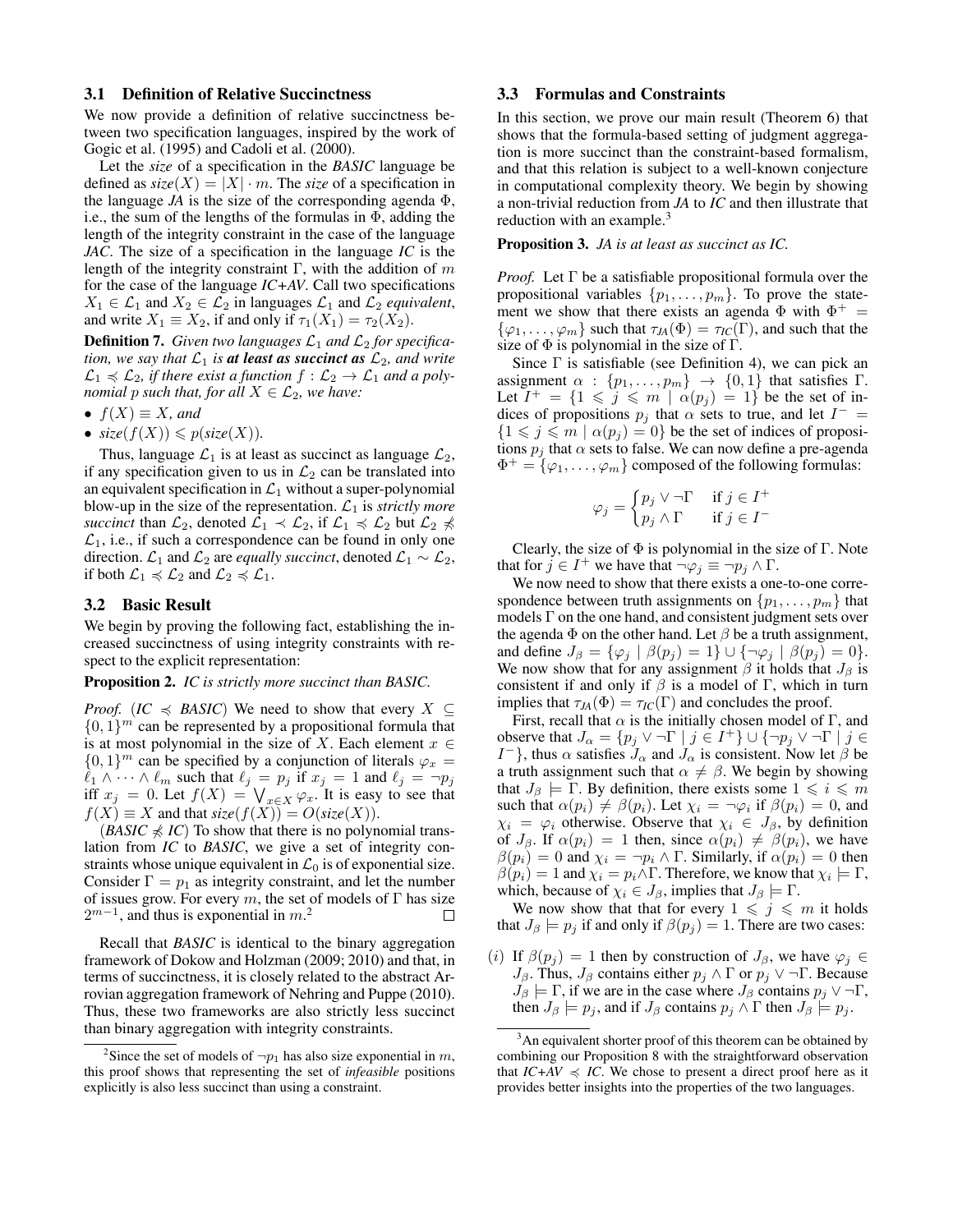(ii) If instead  $\beta(p_i) = 0$  then by construction of  $J_\beta$ , we have  $\neg \varphi_j \in J_\beta$ . Thus,  $J_\beta$  contains either  $\neg p_j \vee \neg \Gamma$  or  $\neg p_j \wedge \Gamma$ . Again, because  $J_\beta \models \Gamma$ , if we are in the case where  $J_\beta$ contains  $\neg p_j \lor \neg \Gamma$ , then  $J_\beta \models \neg p_j$ ; and if we are in the case where  $J_\beta$  contains  $\neg p_j \wedge \Gamma$  then  $J_\beta \models \neg p_j$ .

Summing up, we have shown that  $J_\beta \models \Gamma$ , and that  $J_\beta$   $\models$   $p_j$  iff  $\beta(p_j) = 1$ . We can therefore conclude that  $J_\beta$  is satisfiable if and only if  $\beta$  satisfies  $\Gamma$ .  $\Box$ 

The intuition behind the construction used in the proof of Proposition 3 is the following. Since  $\alpha$  satisfies Γ, the complete judgment set  $J_{\alpha}$  corresponding to  $\alpha$  should be consistent, which is clearly the case. For all other complete judgment sets, there is at least one formula that implies Γ. Under these conditions, each formula  $\varphi_i$  essentially just enforces  $p_j$  and each formula  $\neg \varphi_j$  essentially just enforces  $\neg p_i$ . Therefore, Γ and Φ have exactly the same semantics. We illustrate this construction with an example.

**Example 2.** Let  $PS = \{p_1, p_2, p_3\}$  and let  $\Gamma = \neg p_1 \leftrightarrow \Gamma$  $(p_2 \vee p_3)$ *. Let*  $\alpha = (1, 0, 0)$ *; clearly,*  $\alpha \models \Gamma$ *. We can now define the two sets*  $I^+ = \{1\}$  *and*  $I^- = \{2,3\}$ *, and the corresponding pre-agenda consisting of the formulas*  $\varphi_1$  =  $p_1 \vee \neg \Gamma \equiv p_1 \vee \neg (p_2 \vee p_3), \varphi_2 = p_2 \wedge \Gamma \equiv \neg p_1 \wedge p_2, \text{ and }$  $\varphi_3 = p_3 \wedge \Gamma \equiv \neg p_1 \wedge p_3$ *. Out of the eight judgment sets over*  $\{\varphi_1, \varphi_2, \varphi_3\}$ , four of them are consistent:  $\{\varphi_1, \neg \varphi_2, \neg \varphi_3\}$ ,  $\{\neg \varphi_1, \varphi_2, \varphi_3\}$ ,  $\{\neg \varphi_1, \varphi_2, \neg \varphi_3\}$  *and*  $\{\neg \varphi_1, \neg \varphi_2, \varphi_3\}$ *, and they correspond to the four interpretations satisfying* Γ*, namely* (1, 0, 0)*,* (0, 1, 1)*,* (0, 1, 0) *and* (0, 0, 1)*. Take for instance*  $\beta = (0, 0, 1)$ *. The corresponding judgment set*  $J_{\beta} =$  ${\neg \varphi_1, \neg \varphi_2, \varphi_3} = {\neg p_1 \land (p_2 \lor p_3), p_1 \lor \neg p_2, \neg p_1 \land p_3}.$ *As expected, we have that*  $J_\beta$  *is consistent and*  $\beta \models \Gamma$ *. Take now*  $\beta' = (1, 1, 0)$ *. We have*  $J_{\beta'} = {\varphi_1, \varphi_2, \neg \varphi_3}$  =  $\{p_1 \vee \neg (p_2 \vee p_3), \neg p_1 \wedge p_2, p_1 \vee \neg p_3\}$ *. In this case*  $J_{\beta'}$  *is inconsistent and*  $\beta' \models \neg \Gamma$ *.* 

We now show that the converse of Proposition 3 is not true, subject to a well-known conjecture in computational complexity theory. We do so by using a known result by Cadoli et al. (2000). For this, we consider the following problem. Let L be a language of specification. The *admissibility* (or model checking) problem for  $\mathcal L$  consists in deciding, given some  $X \in \mathcal{L}$  and a vector  $v \in \{0,1\}^m$ , whether  $v \in \tau(X)$ . In order to use the result by Cadoli et al., we show a difference in complexity for this admissibility problem, for the languages *IC* and *JA*. For *IC*, the admissibility problem coincides with checking whether a given (complete) truth assignment satisfies a propositional formula, which can be done in polynomial time.

#### Observation 4. *The admissibility problem for IC is in P.*

For *JA*, on the other hand, the admissibility problem involves checking satisfiability of a propositional formula.

### Lemma 5. *The admissibility problem for JA is NP-hard.*

*Proof.* We give a reduction from SAT, the propositional satisfiability problem. Let  $\varphi$  be an arbitrary propositional formula (in conjunctive normal form). We construct the agenda  $\Phi = {\varphi, \neg \varphi}$ . It is then easy to see that the vector (1), i.e., a vector of length one with a single element, is in  $\tau_{JA}(\Phi)$  if and only if  $\varphi$  is satisfiable.  $\Box$ 

We are now ready to state our main result. This result is based on the widely-believed complexity-theoretic assumption that the Polynomial Hierarchy is strict (cf. Arora and Barak, 2009; Chapter 5).

### Theorem 6. *JA is strictly more succinct than IC, unless the Polynomial Hierarchy collapses.*

*Proof.* By Proposition 3, we know that *JA* is at least as succinct as *IC*. To see that *IC* is not as succinct as *JA*, unless the Polynomial Hierarchy collapses, suppose that the Polynomial Hierarchy is strict. Then  $NP \neq P$ , and we can apply Theorem 5 of Cadoli et al. (2000) using the results of Observation 4 and Lemma 5. This result directly implies that *IC* is not as succinct as *JA*.

The resulting collapse of the Polynomial Hierarchy (if  $IC \leq A$ ) takes place at the second level, which can be shown with a direct (but lengthier) proof, which we omit here in the interest of space.

### 3.4 Additional Languages

Next, we show that the two additional languages that combine constraints and formulas (see Definitions 5 and 6) are as succinct as the language *JA*.

Proposition 7. *JAC and JA are equally succinct.*

*Proof.* (*JAC*  $\leq$  *JA*) The inequality is straightforward from the fact that *JA* is a special case of *JAC*.

 $(JA \preccurlyeq JAC)$  To prove that every agenda and additional constraint can be translated into a single agenda with the same semantics we use a similar translation to the one presented in Proposition 3. Let (Φ; Γ) be an element of *JAC*, where  $\Phi = {\varphi_1, \neg \varphi_1, \dots, \varphi_m, \neg \varphi_m}$ . Let  ${\lbrace p_1, \dots, p_u \rbrace}$  be the propositional variables occurring in  $\Phi \cup {\Gamma}$ . We show that there exists an agenda  $\Delta$  with  $\Delta^+ = \{\delta_1, \ldots, \delta_m\}$  such that  $\tau_{JAC}(\Phi, \Gamma) = \tau_{JA}(\Delta)$ , and  $|\delta|$  is polynomial in  $|\Phi \cup {\Gamma}|$ , for each  $\delta \in \Delta$ .

Since  $\Gamma$  is satisfiable, there exists an assignment  $\alpha$  :  $\{p_1, \ldots, p_u\}$   $\rightarrow$   $\{0, 1\}$  that satisfies Γ. We can therefore repeat the construction presented in the proof of Proposition 3. Let  $I^+ = \{1 \le j \le m \mid \alpha \models \varphi_j\}$  and  $I^{-} = \{1 \leq j \leq m \mid \alpha \models \neg \varphi_j\}$ . For each  $j \in I^{-}$ , we let  $\delta_j = \varphi_j \wedge \Gamma$ ; and for each  $j \in I^+$ , we let  $\delta_j = \varphi_j \vee \neg \Gamma$ , We now define a one-to-one correspondence between judgment sets over Φ and judgment sets over the agenda ∆: for each judgment set  $J \in \mathcal{J}(\Phi)$ , we define the judgment set  $J' = \{\delta_j \mid \varphi_j \in J\} \cup \{\neg \delta_j \mid \neg \varphi_j \in J\}$ . Using the same arguments as in the proof of Proposition 3, we show that for any *J* it holds that  $\bar{J} \cup \{\Gamma\}$  is consistent if and only if  $J'$  is consistent.  $\Box$ 

### Proposition 8. *IC+AV and JA are equally succinct.*

*Proof.* (*IC*+*AV*  $\leq$  *JA*) Take any pre-agenda  $\Phi^+$  =  $\{\varphi_1, \ldots, \varphi_m\}$  and let  $T(\Phi) = (\{p_1, \ldots, p_m\}; \Gamma)$  be an instance of  $\mathcal{L}_{IC+AV}$ , where  $\Gamma = \bigwedge (p_i \leftrightarrow \varphi_i)$ . Now let  $\alpha$  be the propositional formula corresponding to an assignment to the propositional variables  $\{p_1, \ldots, p_m\}$ . The consistency of  $\alpha \wedge \Gamma$  is equivalent to the consistency of judgment set  $\{\varphi_i \mid \alpha(p_i) = 1\} \cup \{\neg \varphi_i \mid \alpha(p_i) = 0\}.$  Therefore, we have a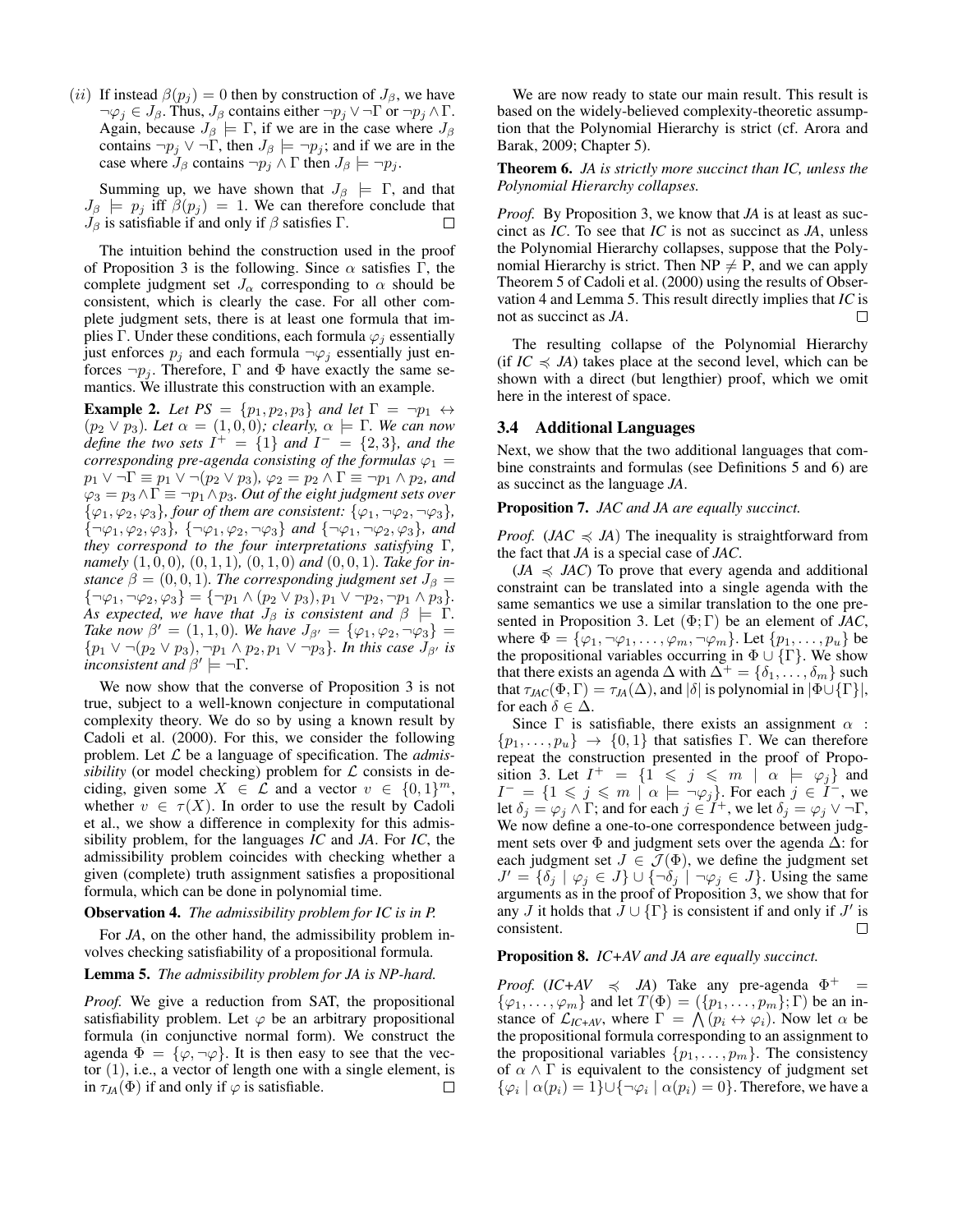one-to-one correspondence between Γ-consistent judgment sets of  $T(\Phi)$  and consistent judgment sets of  $\Phi$ .

 $(JA \preccurlyeq IC+AV)$  The inequality is a straightforward consequence of the fact that *IC+AV* is a special case of *JAC*, combined with the result of Proposition 7.  $\Box$ 

### 4 From Formulas to Constraints and Back

In Section 3.3 we showed that  $JA \preccurlyeq IC$ , which means that every formula  $\Gamma \in \mathcal{L}_{IC}$  can be equivalently expressed as an agenda  $\Phi \in \mathcal{L}_{JA}$  of a size that is polynomial in that of  $\Gamma$ . We now show that this translation is hard, namely as hard as computing a model of a propositional formula, if it exists.

Proposition 9. *Given a satisfiable propositional formula*  $\Gamma \in \mathcal{PL}_{\{p_1,\ldots,p_m\}}$ , the problem of computing an agenda  $\Phi$ *of size polynomial in*  $|\Gamma|$  *with*  $|\Phi^+| = m$  *such that*  $\tau_{IC}(\Gamma) =$ τ*JA*(Φ) *is FNP-complete under Turing reductions.*<sup>4</sup>

*Proof.* We first show membership in FNP. Given Γ, we can guess a satisfying assignment  $\alpha$  of  $\Gamma$  in polynomial time. Using  $\alpha$ , we can use the construction in the proof of Proposition 3 to construct an agenda  $\Phi$  of polynomial size such that  $\tau_{IC}(\Gamma) = \tau_{JA}(\Phi)$ . If  $\Gamma$  is unsatisfiable, we are allowed to output any agenda containing the right number of formulas.

Next, to show FNP-hardness, we reduce from the problem FSAT. In this problem, given a propositional formula Γ, one needs to output a satisfying assignment of  $\Gamma$  if  $\Gamma$  is satisfiable, and "unsatisfiable" otherwise. In our reduction, we produce in polynomial time an instance  $x$  of the problem  $P$ that we are proving hardness of, and from the output of  $P$  on input x we produce in polynomial time an output for FSAT.

The idea of this reduction is the following. Given any agenda  $\Phi$ , we can efficiently construct a vector  $\overline{a} \in \tau_{JA}(\Phi)$ , by taking an arbitrary truth assignment  $\alpha$  to the variables in  $\Phi$ , and checking what formulas in  $\Phi$  are satisfied by  $\alpha$ . Therefore, if we can express a propositional formula Γ ∈  $\mathcal{L}_{IC}$  as an equivalent agenda  $\Phi \in \mathcal{L}_{JA}$ , we can use this trick to efficiently produce a satisfying assignment for Γ.

Let  $\Gamma$  be an instance of FSAT on variables  $\{p_1, \ldots, p_m\}$ . We let  $\Gamma$  be the instance of P. Then, the output of P on input  $\Gamma$  is an agenda  $\Phi$ . Then, let  $\gamma$  : Var( $\Phi$ )  $\rightarrow$  {0, 1} be an arbitrary truth assignment to the variable occurring in  $\Phi$  (e.g., the all-zeroes assignment). We now construct an assignment  $\alpha$  :  $\{y_1, \ldots, y_m\}$   $\rightarrow$   $\{0, 1\}$  as follows. For each  $1 \leq j \leq m$ , we let  $\alpha(y_j) = 1$  if and only if  $\gamma \models \varphi_j$ . Clearly, the complete judgment set corresponding to  $\alpha$  is satisfiable, since  $\gamma$  witnesses this. Now, if  $\alpha \not\models \Gamma$ , we can conclude that  $\Gamma$  is unsatisfiable, since otherwise it would have been the case that  $\tau_{IC}(\Gamma) = \tau_{JA}(\Phi)$ . Thus, if  $\alpha \models \Gamma$ , we can output  $\alpha$ , and if  $\alpha \not\models \Gamma$ , we can output "unsatisfiable".  $\Box$ 

In the other direction, the main interest of the language *IC+AV* is that it gives us a practical way of translating (with worst-case exponential-size growth) an element of  $\mathcal{L}_{JA}$  into an element of  $\mathcal{L}_{IC}$ . Before we start, recall that the forgetting  $\exists X.\varphi$  of a set of variables X in a propositional formula  $\varphi$ (Lin and Reiter 1994) is defined inductively as follows:

- $\exists \{x\}.\varphi = \varphi_{x \leftarrow 1} \lor \varphi_{x \leftarrow \top}$
- $\exists (X \cup \{x\}).\varphi = \exists X.(\exists \{x\}.\varphi)$

The problem of translating an element of *JA*, that is, an agenda Φ, into an equivalent element of  $({p_1, \ldots, p_m}; \Gamma)$ with  $\Gamma \in \mathcal{PL}_{\{p_1,\ldots,p_m\}}$ , amounts to variable forgetting in a propositional formula, as shown by the following construction.<sup>5</sup> Let  $\Phi$  with  $\Phi^+ = {\varphi_1, \ldots, \varphi_m}$  be an element of  $\mathcal{L}_{JA}$ , and let  $Y = Var(\varphi_1, \ldots, \varphi_m)$  be the set of propositional variables appearing in  $\varphi_1, \ldots, \varphi_m$ . Define  $\Gamma^* := \bigwedge_i (p_i \leftrightarrow \varphi_i)$ , and define an instance of  $\mathcal{L}_{IC+AV}$  as  $({p_1, \ldots, p_m}; \Gamma^*)$ . Now, forget from  $\Gamma^*$  all variables with the exception of  $p_1, \ldots, p_m$ :

$$
\Gamma \quad := \quad \exists \big(Y \setminus \{p_1, \ldots, p_m\}\big) . \Gamma^*
$$

Thus, we obtain an instance  $\Gamma$  of  $\mathcal{L}_{IC}$  that is equivalent to the initial instance  $\Phi$  of  $\mathcal{L}_{JA}$ .

Example 3. *Let* Φ *be an instance of* L*JA with pre-agenda*  $\Phi^+ = \{a \wedge b, a \rightarrow c, c, b \leftrightarrow d, d\}$ *. Following the construction described above, we have:*

$$
\Gamma^* = (p_1 \leftrightarrow (a \land b)) \land (p_2 \leftrightarrow (a \to c)) \land (p_3 \leftrightarrow c) \land (p_4 \leftrightarrow (b \leftrightarrow d)) \land (p_5 \leftrightarrow d)
$$

*Forgetting* a, b, c, d *in* Γ ∗ *, after calculations, provides us with the following integrity constraint:*

$$
\Gamma = \left( p_1 \land (p_2 \leftrightarrow p_3) \land (p_4 \leftrightarrow p_5) \right) \n\lor \left( \neg p_1 \land p_2 \land (p_4 \leftrightarrow p_5) \right) \n\lor \left( \neg p_1 \land (p_2 \leftrightarrow p_3) \land (p_4 \leftrightarrow \neg p_5) \right) \n\lor \left( \neg p_1 \land p_2 \land (p_4 \leftrightarrow \neg p_5) \right)
$$

*It is then a straightforward exercise to check that the assignments to*  $\{p_1, \ldots, p_5\}$  *that verify*  $\Gamma$  *correspond one-to-one to complete and consistent judgment sets over* Φ*.*

The interest of this construction is that it can also be used to build fragments of *JAC* that are intermediate between *JA* and *IC*, by replacing *some* elements  $\varphi$  of the agenda by a propositional variable  $p_i$ , adding  $p_i \leftrightarrow \varphi$  to the constraint  $\Gamma$ , and forgetting all variables (if any) that appeared in  $\varphi_i$ . The more we move from *JA* to *IC*, the more space we need (cf. Theorem 6). At the same time, as we discuss below, some basic tasks, such as checking consistency of a judgment set, become computationally easier to solve.

Finally, we note that in case an agenda  $\Phi$  is such that every propositional variable occurring as a subformula within one of the elements of  $\Phi$  is also an agenda formula itself, translating from *JA* to *IC* is simple and does not involve a combinatorial explosion. Indeed, if  $\Phi^+$  =  $\{p_1, \ldots, p_\ell, \varphi_{\ell+1}, \ldots, \varphi_m\}$  with  $Var(\Phi^+) = \{p_1, \ldots, p_\ell\},\$ we can build an equivalent constraint  $\Gamma \in \mathcal{PL}_{\{p_1,\ldots,p_m\}}$  as follows, using fresh variable names  $p_{\ell+1}, \ldots, p_m$ :

$$
\Gamma = (p_{\ell+1} \leftrightarrow \varphi_{\ell+1}) \land \cdots \land (p_m \leftrightarrow \varphi_m)
$$

<sup>•</sup>  $\exists \emptyset.\varphi = \varphi$ 

<sup>&</sup>lt;sup>4</sup>Here we allow the output to be any agenda if  $\Gamma$  is unsatisfiable.

<sup>&</sup>lt;sup>5</sup>Forgetting may give rise to exponentially long formulas, unless NP  $\cap$  coNP  $\subseteq$  P / poly (Lang, Liberatore, and Marquis 2003, Proposition 23). This fact can be used to give an alternative proof that *IC* cannot be at least as succinct as *JA* (i.e., of Theorem 6), again under standard assumptions of complexity theory.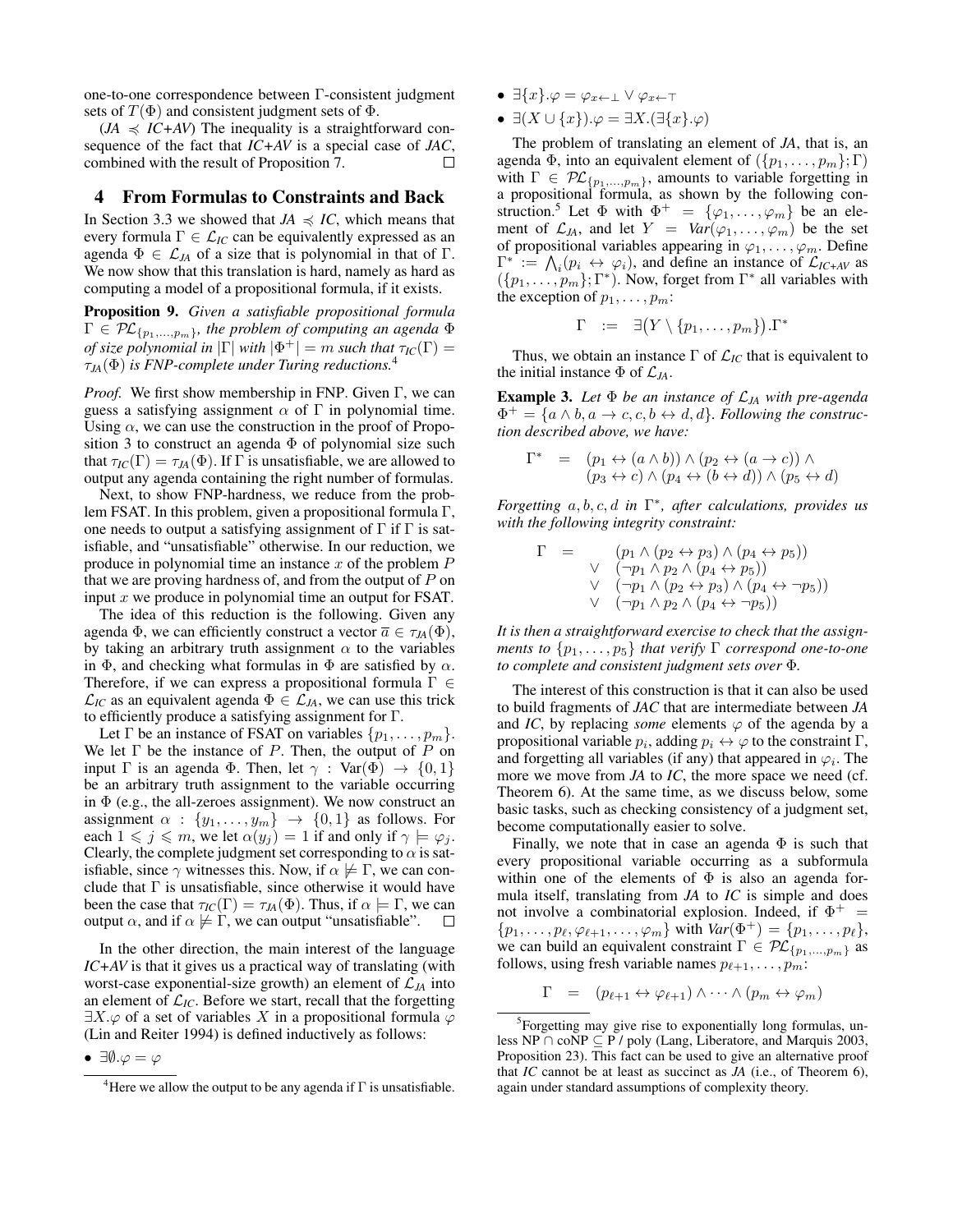## 5 Does the Choice of Language Affect the Complexity of Aggregation?

Our results on the succinctness of specification languages for judgment aggregation need to be interpreted in view of some considerations of computational complexity. When confronted with an aggregation problem, we want to be able to choose the most succinct language with respect to the specific aggregation rule used. It is therefore important to know whether the computational complexity of computing judgment aggregation rules changes significantly or not when a different specification language is being used.

It is clear that basic tasks related to the admissibility of judgments will be easier in the less succinct setting of the *IC* language, rather than in the formula-based languages *JA* and *JAC*. Concretely, deciding whether either an individual judgment or the result of an aggregation result is admissible is polynomial in the case of *IC*—as it corresponds to model-checking—and NP-complete in any formula-based language—as it corresponds to satisfiability checking.

However, in this section we show that this kind of gain does not always transfer to more complex tasks, such as determining the result of using an aggregation rule, a problem which often is called the *winner determination problem* in the literature, due to its close links with the problem of computing the winners in an election. In what follows we focus on the two languages of *JA* and *IC*, for which an extensive analysis of the computational complexity of the winner determination problem already exists in the literature (Endriss, Grandi, and Porello 2012; Grandi 2012; Lang and Slavkovik 2014; Endriss and de Haan 2015).

### 5.1 Aggregation Rules

Let  $\mathcal{N} = \{1, \ldots, n\}$  be a finite set of n individuals. For the sake of simplicity, we will always assume that  $n$  is odd. Let a *profile* be a collection of individual views, be they binary ballots  $\mathbf{B} = (B_1, \ldots, B_n)$  or judgment sets  $J = (J_1, \ldots, J_n)$ , one for each individual. An *aggregation rule* is a function that associates with each profile of ballots/judgment sets a single collective ballot/judgment set (or possibly a set of such collective ballots/judgment sets, in case there is a tie).

We now introduce the specific aggregation rules for which we study the winner determination problem. We use the formalism of *IC* to state our definitions. Equivalent formulations can be easily obtained in  $JA$ <sup>6</sup> If  $\overline{B}$  is a ballot, i.e.,  $B \in \{0,1\}^{\mathcal{I}}$ , we indicate with  $b_j$  the value it takes on issue j. If  $B$  is a profile of ballots, then  $b_{i,j}$  is the opinion of voter i on issue j. The *Hamming distance* between two ballots is defined as the number of issues on which they differ:  $H(B, B') = |\{j \in \mathcal{I} \mid b_j \neq b'_j\}|.$ 

Definition 8. *The following are aggregation rules. In each case,* Γ *is an integrity constraint.*

(*i*) *For a given quota*  $k \leq n$ , the **uniform quota rule**  $Q_k$  *is defined as*  $Q_k(B)_j = 1$  *iff*  $|\{i \in \mathcal{N} \mid b_{i,j} = 1\}| \ge k$ .

(*ii*) *The majority rule Maj is defined as*  $Q_k$  *with*  $k = \frac{n+1}{2}$ *.* (iii) *The Kemeny rule is defined as follows:*

$$
\text{Kemeny}^{\Gamma}(\boldsymbol{B}) = \operatorname{argmin}_{B \models \Gamma} \sum_{i \in \mathcal{N}} H(B, B_i)
$$

(iv) *The Slater rule is defined as follows:*

$$
Slater^{\Gamma}(\boldsymbol{B}) = \operatorname*{argmin}_{B\models \Gamma} H(B, \operatorname{Maj}(\boldsymbol{B}))
$$

(v) *The maximum subagenda rule is defined as follows:*<sup>7</sup>

$$
\text{MSA}^{\Gamma}(\boldsymbol{B}) = \operatorname*{argmax}_{B \models \Gamma} \{ j \in \mathcal{I} \mid b_j = \text{Maj}(\boldsymbol{B})_j \}
$$

(*vi*) *For every*  $k \le n$ *, the binomial-k rule is defined as:* 

$$
Bin_k^{\Gamma}(\boldsymbol{B}) = \operatorname*{argmax}_{B \models \Gamma} \sum_{i \in \mathcal{N}} {n - H(B, B_i) \choose k}
$$

Thus, a uniform quota rule simply accepts an issue when at least a given number  $k$  of the individuals do. The quota rules have been studied in depth by Dietrich and List (2007b). The Kemeny rule returns those of the admissible outcomes that minimise the sum of the Hamming distances to the individual ballots in the profile, while the Slater rule minimises the distance to the majority outcome (which itself may not be admissible). The names of these two rules are due to their close similarity to well-known preference aggregation rules with the same names. The maximum subagenda rule returns those admissible ballots that, in terms of set-inclusion, have maximal agreement with the majority outcome. The latter three rules appear in the literature under a variety of different names (Miller and Osherson 2009; Lang et al. 2011; Endriss, Grandi, and Porello 2012; Nehring, Pivato, and Puppe 2014; Dietrich 2014). The binomial- $k$  rules maximise the number of subsets of issues of size  $k$  that the outcome agrees on with the individual ballots. So for  $k = 1$  we obtain the Kemeny rule as a special case (Costantini, Groenland, and Endriss 2016).

Not all aggregation rules are *collectively rational*, i.e., they may output an inadmissible ballot on an admissible profile. Characterisation results in the literature identify for what integrity constraint quota rules, and in particular the majority rule, are collectively rational (see, e.g., the surveys by Grossi and Pigozzi (2014) and Endriss (2016)). The Kemeny, Slater, maximum subagenda, and binomial-k rules are collectively rational by definition.

#### 5.2 Winner Determination Problems

We consider the following decision problems, that allow us to compute the result of an aggregation rule on a given profile of ballots or judgments:

 $WINDET^{IC}(F)$ Instance: Integrity constraint IC, admissible profile B, subset  $I \subseteq \mathcal{I}$ , partial ballot  $\rho : I \to \{0, 1\}$ **Question:** Is there a  $B^* \in F(B)$  s.t.  $\forall j \in I$ ,  $b_j^* = \rho(j)$ ?

<sup>&</sup>lt;sup>6</sup>Formally, we say that rule  $F_1$  for language  $\mathcal{L}_1$  and rule  $F_2$ for language  $\mathcal{L}_2$  are equivalent if  $\tau_1(F_1(x_1, \ldots, x_n))$  $\tau_2(F_2(y_1,\ldots,y_m))$  whenever  $\tau_1(x_i)=\tau_2(y_i)$  for all  $i\in\mathcal{N}$ .

 $7$ The operator argmax $\subseteq$  is understood to return arguments that produce a result that is maximal with respect to set-inclusion.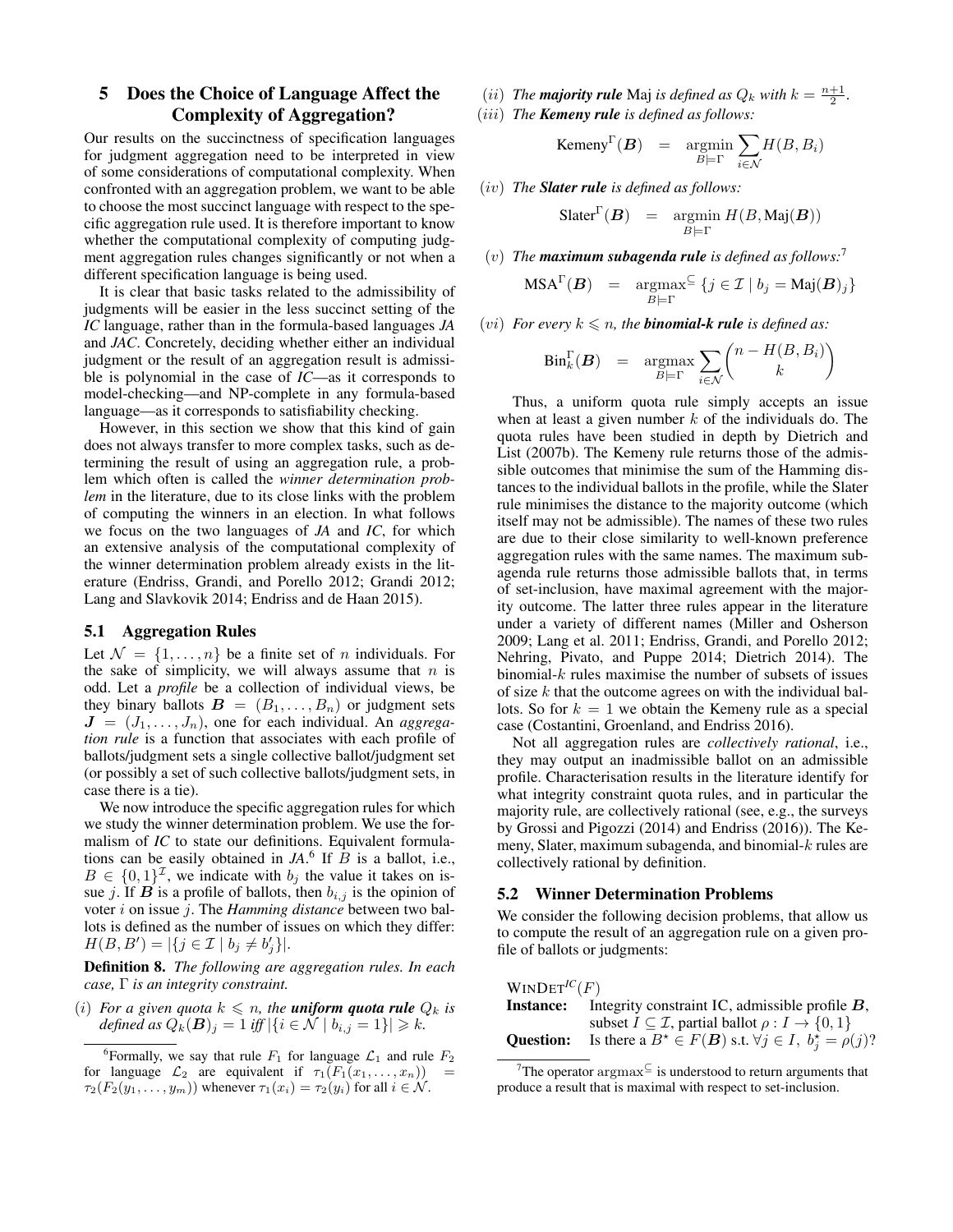### $WINDET^M(F)$

**Instance:** Agenda  $\Phi$ , admissible profile *J*, set  $L \subseteq \Phi$ Question: Is there a  $J^* \in F(J)$  with  $L \subseteq J^*$ ?

A slightly different type of winner determination problem has been introduced by Lang and Slavkovik (2014). In that formulation, we ask whether all judgment sets in  $F(B)$  contain a given element of the agenda. Thus, this formulation is dual to the formulation used here. It is straightforward to check that all the results we present in the sequel also hold, *mutatis mutandis*, for this alternative definition of the winner determination problem (sometimes replacing NP by coNP).

### 5.3 Computational Complexity: No Gap

In this section we show that for most of the aggregation rules defined in Definition 8 the computational complexity of their winner determination problem is independent of the specification language used. We also prove a general result that, to a certain extent, formalises the intuition that winner determination should in principle not become any harder when we move from the language *JA* to the less succinct language *IC*. We start with the following straightforward observation:

**Observation 10.** *Both of the problems*  $WINDET^{JA}(Q_k)$  *and*  $WINDET^{IC}(Q_k)$  *are in P for any quota*  $k \leq n$ .

As an aside, and without stating precise definitions here, we note that the same is true for all of the socalled *representative-voter rules* studied by Endriss and Grandi (2014), which are rules that always select an outcome from the set of feasible positions explicitly provided by one of the individuals. All of these rules clearly have trivial winner determination problems for any of our specification languages.

The following is a known result:

Proposition 11. *Both of the problems* WINDET*JA*(Kemeny)  $and$   $WINDET^{IC}$ (Kemeny) *are*  $\Theta_2^p$ -complete.

*Proof.* For the language *JA*, a proof is given by Endriss, Grandi, and Porello (2012), and for the language *IC* a proof is given by Grandi (2012). П

Many hardness results for WINDET*JA* in the literature carry over to the problem WINDET<sup>IC</sup>. This holds for hardness proofs where only agendas are used that satisfy the property that every propositional variable occurring in the agenda also appears as a separate formula in the agenda. In this case, we can employ the translation described at the end of Section 4 to transform such an agenda into an equivalent integrity constraint in polynomial time. This gives us a method of transforming the hardness proof for WINDET*JA* into a hardness proof for WINDET*IC*. We give an example of a hardness result that carries over in this manner.

Proposition 12. *Both of the problems* WINDET*JA*(Slater)  $and$   $WINDET^{IC}$ (Slater) *are*  $\Theta_2^p$ -*complete.* 

*Proof.* WINDET<sup>JA</sup>(Slater) has been shown to be  $\Theta_2^p$ complete by Lang and Slavkovik (2014) and Endriss and de Haan (2015). The hardness proof given in the latter paper only involves agendas that satisfy the property described above. Therefore,  $WINDET^{IC}(Slater)$  is  $\Theta_2^p$ -hard as well. Membership in  $\Theta_2^p$  for WINDET<sup>IC</sup>(Slater) is routine.

The final rule for which we are going to establish language-independence for the complexity of its winner determination problem is the maximum subagenda rule.

Proposition 13. *Both of the problems* WINDET*JA*(MSA)  $and$   $WINDET^{IC}(MSA)$  *are*  $\Sigma_2^p$ -complete.

*Proof.* The membership proof is routine in both cases. For  $WINDET<sup>JA</sup>(MSA)$ , the  $\Pi_2^p$ -hardness of the complementary problem was proven by Lang and Slavkovik (2014), even for the case of  $|L| = 1$  (see Proposition 1 and the discussion at the end of Section 3 in their paper).

For WINDET<sup>IC</sup>(MSA), consider the following reduction from WINDET<sup>*JA*</sup>(MSA) with  $|L| = 1$ . Let  $\Phi =$  $\{\varphi_1, \neg \varphi_1, \dots, \varphi_m, \neg \varphi_m\}$  be an agenda,  $J$  a profile over  $\Phi$ , and  $\alpha \in \Phi$ . Without loss of generality, let  $\alpha = \varphi_1$ . Let  $\{p_1, \ldots, p_r\}$  be the propositional variables appearing in  $\varphi_1, \ldots, \varphi_m$ . Moreover, let  $u_1 = |J|$ , and let  $u_2 =$  $r + m + 1$ . We construct the set  $P = \{p_i, p'_i \mid 1 \leq i \leq n\}$  $r\} \cup \{q_1, \ldots, q_m\} \cup \{z_{i,j} \mid 1 \leq i \leq u_1, 1 \leq j \leq u_2\}$  of propositions. Then, we define the integrity constraint  $\Gamma =$  $(\bigvee_{i=1}^{t_1}(\bigwedge_{j=1}^{u_2}\neg z_{i,j}))\rightarrow (\bigwedge_{j=1}^{m}(q_j \leftrightarrow \varphi_j)\wedge \bigwedge_{j=1}^{r}(p_j \leftrightarrow \varphi_j))$  $\neg p'_j$ )). Finally, if  $J = (J_1, \ldots, J_{u_1})$ , we define  $B =$  $(B_1, \ldots, B_{u_1})$ , where for each  $1 \leq \ell \leq u_1$  the ballot  $B_\ell$ is defined as follows. For each variable  $z_{i,j}$ ,  $B_{\ell}$  sets the corresponding issue to 1 if and only if  $i = \ell$ . For each variable  $q_i$ ,  $B_\ell$  sets the corresponding issue to 1 if and only if  $\varphi_i \in J_\ell$ . Finally,  $B_\ell$  sets all issues corresponding to variables  $p_i$  and  $p'_i$  to 0. It is readily verified that each  $B_\ell$  satisfies Γ, due to the assignment to the variables  $z_{i,j}$ .

Assume  $(\Phi, J, {\alpha})$  is a positive instance of  $WINDET<sup>JA</sup>(MSA)$ ; that is, there exists a maximally consistent subset S of Maj $(B)$  that contains  $\varphi_1$ . Let this maximally consistent subset be  $\{\epsilon_i\varphi_i \mid i \in I\}$  where  $\epsilon_i\varphi$  is either  $\varphi_i$  or  $\neg \varphi_i$ , and  $I \subseteq \{1, \ldots, m\}$ . Then the following assignment  $\alpha$  satisfies Γ, and it agrees with Maj(B) on a maximal set of issues amongst all assignments satisfying Γ. For each variable  $q_i$ ,  $\alpha$  sets  $q_i$  to true if and only if  $\epsilon_i \varphi_i = \varphi_i$ . The assignment  $\alpha$  sets each variable  $z_{i,j}$ to false. Finally, the variables  $p_i$  and  $p'_i$  are set according to some assignment  $\beta$  that satisfies  $\ddot{S}$ , as follows. For each  $1 \leq i \leq r$ , if  $\beta$  sets  $p_i$  to true, then  $\alpha$  sets  $p_i$  to true and  $p'_i$  to false, and if  $\beta$  sets  $p_i$  to false, then  $\alpha$  sets  $p'_i$  to true and  $p_i$  to false.

Similarly, for any assignment  $\alpha$  that satisfies Γ, that agrees with  $\text{Maj}(B)$  on a maximal set of issues amongst all assignments satisfying Γ, and that contains  $p_1$ , there is a corresponding maximally consistent subset of  $\text{Maj}(B)$  that contains  $\varphi_1$ .  $\Box$ 

We have thus shown that, for a good number of wellknown aggregation rules, the complexity of the aggregation problem is invariant under changes of the specification language, at least for what concerns the languages *JA* and *IC*. Intuitively, the problem of  $WINDET<sup>JA</sup>$  should always be at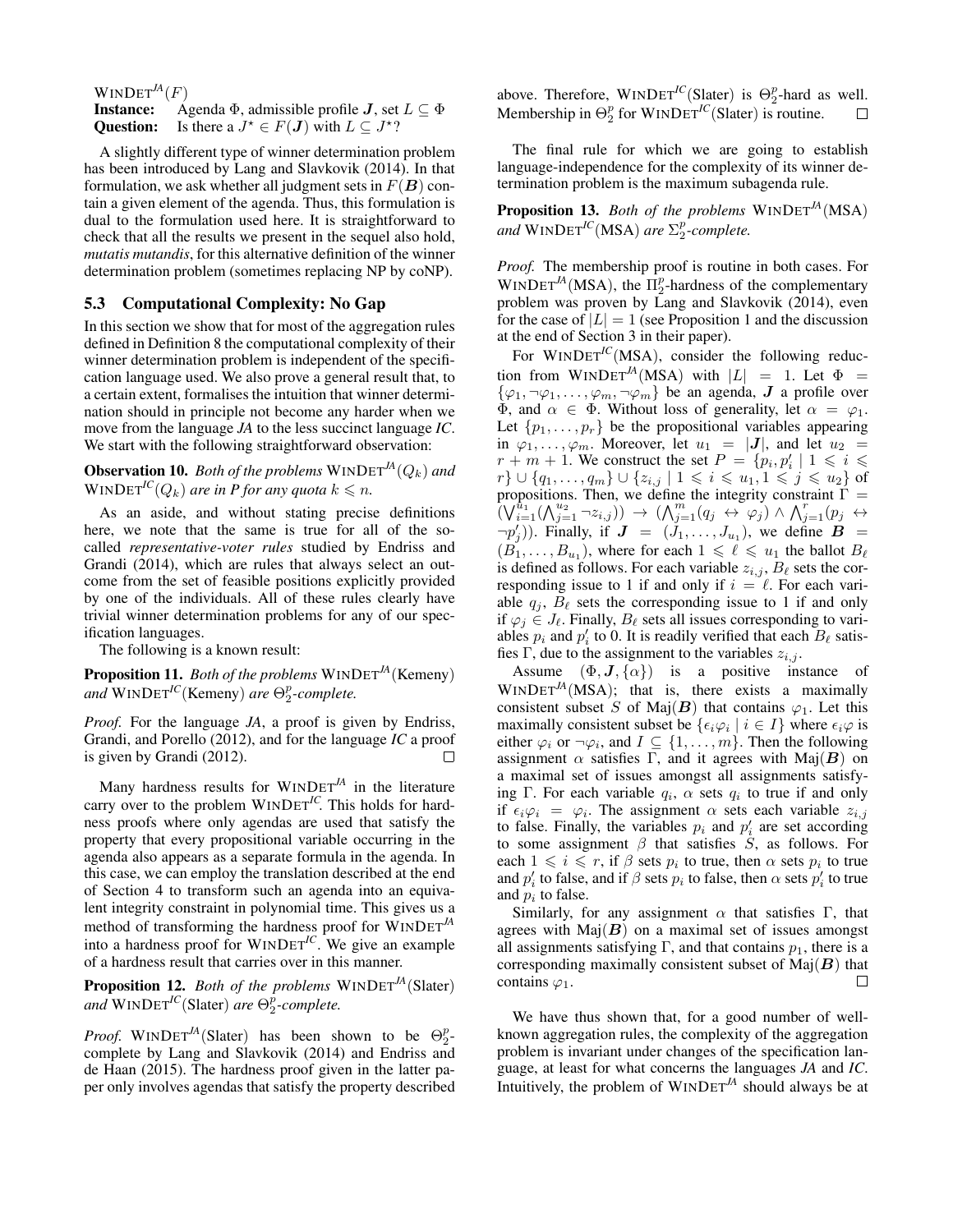least as hard as that of  $WINDET^{IC}$ , but a result that formalises this intuition in its full generality seems difficult to obtain. For the classes NP,  $\Theta_2^p$ ,  $\tilde{\Delta}_2^p$ , and  $\tilde{\Sigma}_2^p$ , however, membership carries over from the case of *JA* to the case of *IC*. We give a proof of this fact for the case of NP.

In what follows, we refer to arbitrary aggregation rules  $F$ . We use F to refer to the equivalent rules, for both *JA* and *IC*.

Proposition 14. *If* WINDET*JA*(F) *is in NP, then also*  $WINDET^{IC}(F)$  *is in NP.* 

*Proof.* Suppose that  $WINDET^{M}(F)$  is in NP, i.e., that there is a non-deterministic polynomial-time algorithm that solves  $WINDET<sup>JA</sup>(F)$ . We describe a non-deterministic polynomial-time algorithm A that solves  $WINDET^{IC}(F)$ (showing membership in NP). Let  $(\Gamma, \mathbf{B}, \rho)$  specify an arbitrary input for the problem  $WINDET^{IC}(F)$ . Firstly, the algorithm A guesses an assignment  $\alpha$  for Γ. If  $\alpha$  satisfies Γ, it continues, and otherwise, it rejects the input. Then, the algorithm A uses the model  $\alpha$  of  $\Gamma$  to construct an equivalent agenda Φ, using the construction in the proof of Proposition 3. Finally, the algorithm  $A$  simulates the non-deterministic polynomial-time algorithm for WINDET<sup>*JA*</sup>(*F*), using as input  $(\Phi, J, L)$ , where *J* and *L* correspond directly to  $B$  and  $\rho$ , respectively. Since the algorithm for  $WINDET<sup>JA</sup>(F)$  accepts (for some sequence of non-deterministic choices) if and only if  $(\Phi, \mathbf{J}, L)$  is a yesinstance, we get that A accepts (for some sequence of nondeterministic choices) if and only if  $(\Gamma, \mathbf{B}, \rho)$  is a yesinstance for  $WINDET^{IC}(F)$ .  $\Box$ 

For the case of  $\Delta_2^p$  and  $\Sigma_2^p$ , an analogous statement can be proven, using similar arguments (constructing an algorithm that firstly determines a model for Γ, and subsequently simulates the algorithm for the case of  $JA$ ). For the case of  $\Theta_2^p$ , a technically more involved argument is required.

### 5.4 Computational Complexity: Gap

The results above notwithstanding, it is not the case that the complexity of the winner determination remains *always* unaffected when we switch between languages. One aggregation rule where winner determination is easy in binary aggregation with integrity constraints but intractable in the formula-based judgment aggregation framework is the binomial-k rule for  $k = m - 1$ .<sup>8</sup>

**Proposition 15.** WINDET<sup>IC</sup>( $\text{Bin}_{m-1}^{\Gamma}$ ) is polynomial, while  $\text{W}\text{INDET}^{\text{JA}}(\text{Bin}_{m-1}^{\Gamma})$  *is NP-complete.* 

*Proof.* WINDET<sup>IC</sup>( $\text{Bin}_{m-1}^{\Gamma}$ ) has been shown to be polynomial by Costantini, Groenland, and Endriss (2016). Membership of  $WINDET^{IA}(Bin_{m-1}^{\Gamma})$  in NP is routine. To establish NP-hardness, we provide a reduction from SAT. Suppose we want to check whether a given formula  $\varphi$  is consistent. Let  $a, b, c$  be propositional variables not occurring in  $\varphi$ , and construct an agenda  $\Phi$  with  $\Phi^+ = \{a, b, \psi\}$  for

 $\psi = a \wedge b \rightarrow (\varphi \wedge c)$ . Now consider the profile consisting of the following three judgment sets:  $J_1 = \{a, b, \neg \psi\},\$  $J_2 = \{\neg a, b, \psi\}$ , and  $J_3 = \{a, \neg b, \psi\}$ , all of which are consistent. Suppose we want to know whether  $\{a, b, \psi\}$  is one of the winners. Under the binomial-2 rule, both this judgment set and each of the three judgment sets in the profile would receive a score of 3, while no other judgment set can possibly obtain a higher score. Thus,  $\{a, b, \psi\}$  is a winner if and only if it is consistent, which is the case if and only if  $\varphi$  is consistent. Thus, we can solve SAT for  $\varphi$  by solving this particular instance of the winner determination problem. П

Let us informally describe one further family of rules for which there also is a complexity gap. Consider any aggregation rule that returns the majority outcome when it is admissible and that carries out some simple computation—that is polynomial for both of our languages—in all other cases. For any such rule, winner determination will be polynomial for *IC* but NP-hard for *JA*, because for the latter language we need to carry out a satisfiability check to determine whether or not the majority outcome is admissible. A natural rule of this kind, which however has not been considered in the literature before, would be the rule that returns the majority outcome when it is admissible, and that in all other cases returns the outcome of the *majority-voter rule* defined by Endriss and Grandi (2014). The latter rule returns the "most representative" individual judgment as the collective judgment, in the sense of being the individual judgment that minimises the Hamming distance to the majority outcome.

### 6 Conclusions

We have studied the relative succinctness of four compact languages for the representation of a collective decision making problem in a logically structured combinatorial domain. Our main result shows that the formula-based approach used in judgment aggregation is strictly more succinct than the constraint-based one used in binary aggregation. We have also studied the translation from one language to the other, and its computational complexity, in particular by means of additional languages that combine a formulabased description of the issues with a constraint.

One of the most obvious problems we face in judgment aggregation is that of winner determination: given a profile of judgments and an aggregation rule, we want to compute the collective judgment returned by the rule. We have related our study of succinctness with results on the computational complexity of this winner determination problem, showing that for a number of well-known rules the complexity of the associated problem does not change when we change the specification language that is used. At the same time, we have seen that this tendency is not a universal law and that there are meaningful, albeit much less widely used, aggregation rules where complexity is positively affected by switching to the less succinct specification language.

A full characterisation of rules for which the complexity of winner determination is language-dependent represents an interesting open problem, as does the identification of fragments of the formula-based language for which the corresponding integrity constraints are polynomially bounded.

<sup>&</sup>lt;sup>8</sup>The following result easily generalises to any  $k > 0$  for which the difference  $m - k$  is a constant.